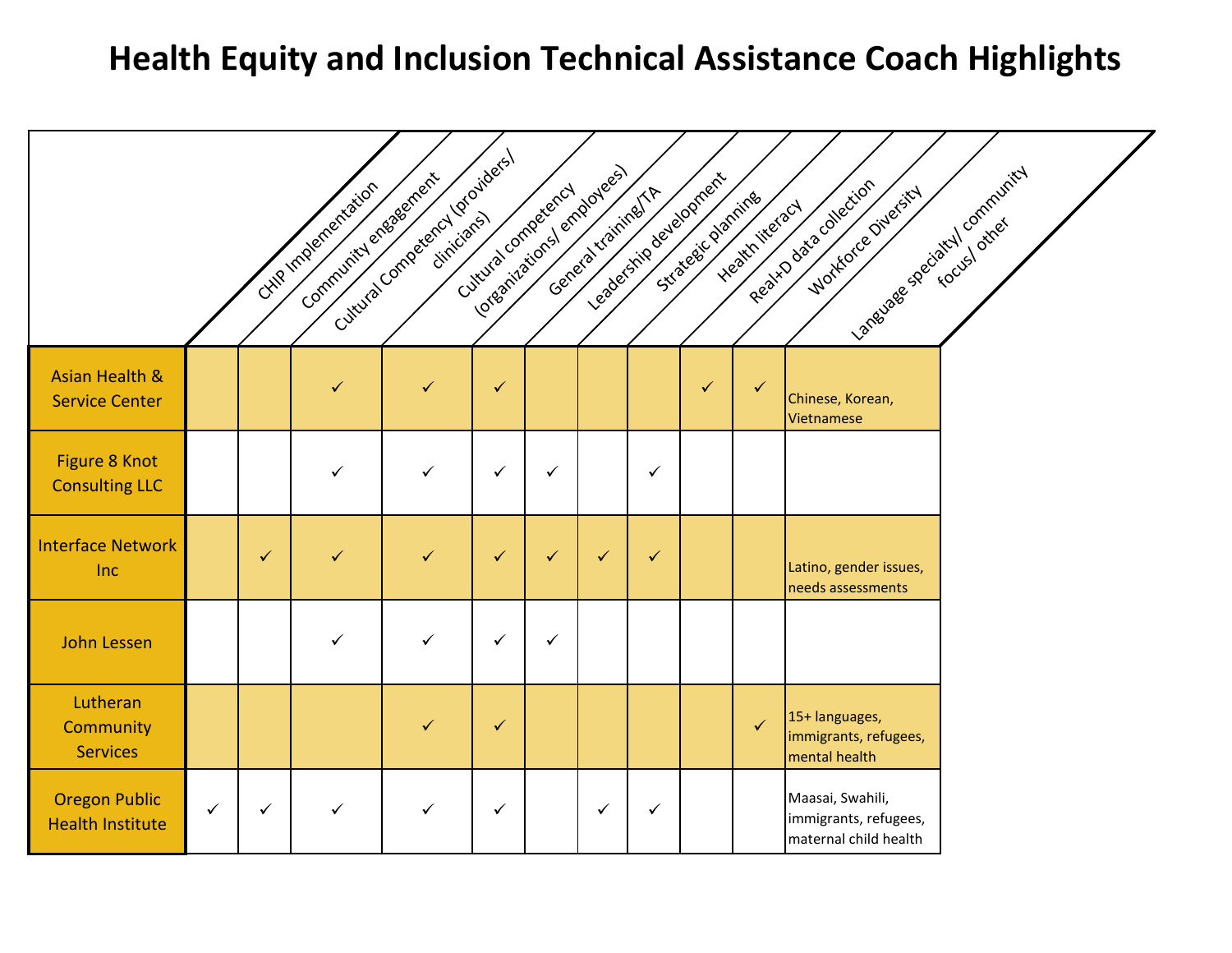

## **Equity and Inclusion (E&I) Coaches| Individual TA Provider Biographies**

## **Asian Health & Service Center (AHSC)**



**Holden Leung, MSW Chief Executive Officer** Holden has management and consultant experience in both government and non-profit sectors for over 30 years.

**Christine Lau, MA, CADCI Chief Operating Officer,**  Christine has accumulated both clinical and operational management experience for over 20 years.

**Gemma Kim, LCSW, RN Clinical Care Specialist** Gemma has over 20 years of experience in clinical and social work.

**Vananh Nguyen, MPH Project Coordinator** Vananh is a first-generation Vietnamese American who has experiences in acculturation and enculturation.

## **Figure 8 Knot Consulting LLC**



#### **April D. Lewis**

#### **Co-owner and trainer/consultant**

April has more than 20 years' experience in cultural agility, diversity, and intercultural organizational development. Her fun, dynamic, and charismatic style engages audiences with her knowledge, skills, sense of humor, and her passion for combining humor with learning.

#### **Carol D. French Co-owner and trainer/consultant**

Carol's background is in education where she served as a counselor, instructor, and diversity trainer. She has had years of experience in curriculum development, and her interactive training style was developed and refined in classrooms and on ropes courses where she operated with humor, fun, and the philosophy that learning is best when it is experiential and involves the whole person.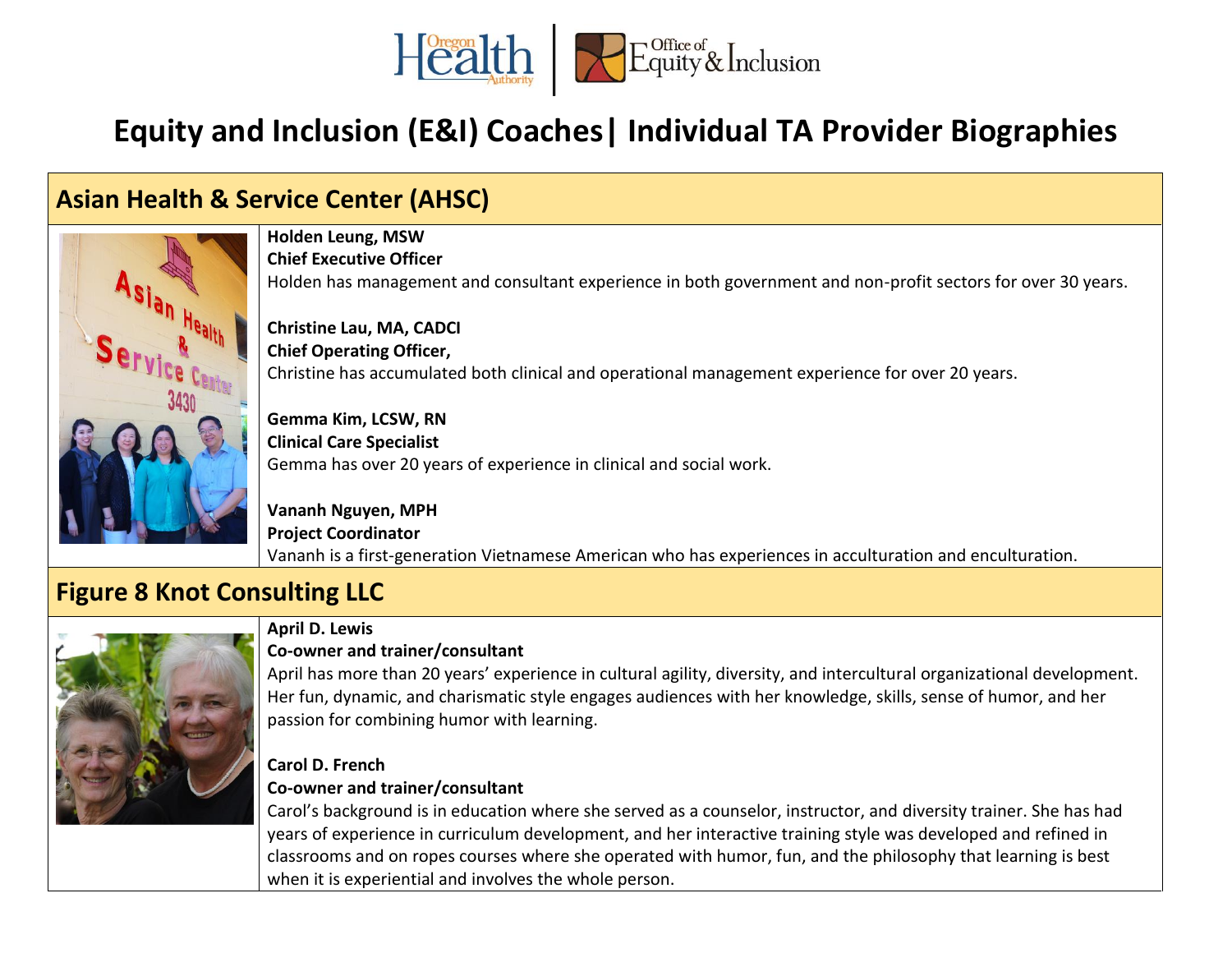## **Interface Network Inc.**



#### **Colleen Puentes Senior Diversity Trainer and Equity Specialist**

Colleen has over 20 years of training and facilitation experience in addressing cultural competency, cross-cultural communication, diversity, inclusion and service equity and adult learning and literacy. She is an energetic facilitator and trainer experienced in cross-cultural conflict resolution, workplace climate assessment, conducting focus groups, service equity and customer service and inclusive leadership. Today the workforce is more diverse than ever and is constantly changing. Colleen is committed to assisting organizations to create work environments that are equitable, productive and inclusive for all internal and external customers. She has worked throughout Oregon with public agencies, hospitals, clinics, hospice care providers, medical staff and volunteers in reducing healthcare disparities and improving service delivery for culturally, ethnically and linguistically diverse populations.

Colleen has taught in the education departments of San Jose State University and Western Oregon University and has extensive experience in education program evaluation. She has a Bachelor of Science Degree in Speech Communications from Oregon State University, a Multiple Subject teaching credential from Santa Clara University and a Master's Degree in Education Administration from Santa Clara University. Colleen also earned a Certificate of Language Acquisition Development from California. Colleen lives in Salem, Oregon with her husband and four children.



#### **Esther Puentes**

#### **Owner and president of Interface Network Inc.**

Esther has worked successfully with the private and public sectors in providing technical assistance, training, needs assessments and information gathering through focus groups, surveys, questionnaires and cultural audits. She has extensive knowledge and experience in professional development and training a productive work force. She is passionate about providing equal access and assisting organizations in developing and implementing service equity plans. She has spent the last twenty-eight years providing training and consulting services for diverse markets at local, national and international levels.

Esther has extensive experience in outreach to the Latino and other diverse communities, teambuilding, developing and facilitating needs assessment and information gathering processes targeting Latino communities, strategic planning, interpersonal communication, gender issues, training of trainers, English language instruction, and diversity action plans for private businesses, public agencies and community-based organizations. The following is a sampling of agencies she has worked with: City of Salem, State of Oregon, US Department of Education, Department of Labor, AID for International Development, Oregon Health Authority, OHA Office of Equity and Inclusion, Redevelopment Agency for the City of San Jose, Oregon Human Development Corporation, Oregon Dispute Resolution Commission, Salem Health, Willamette Valley Medical Center, Incite Inc. and Swinerton Incorporated.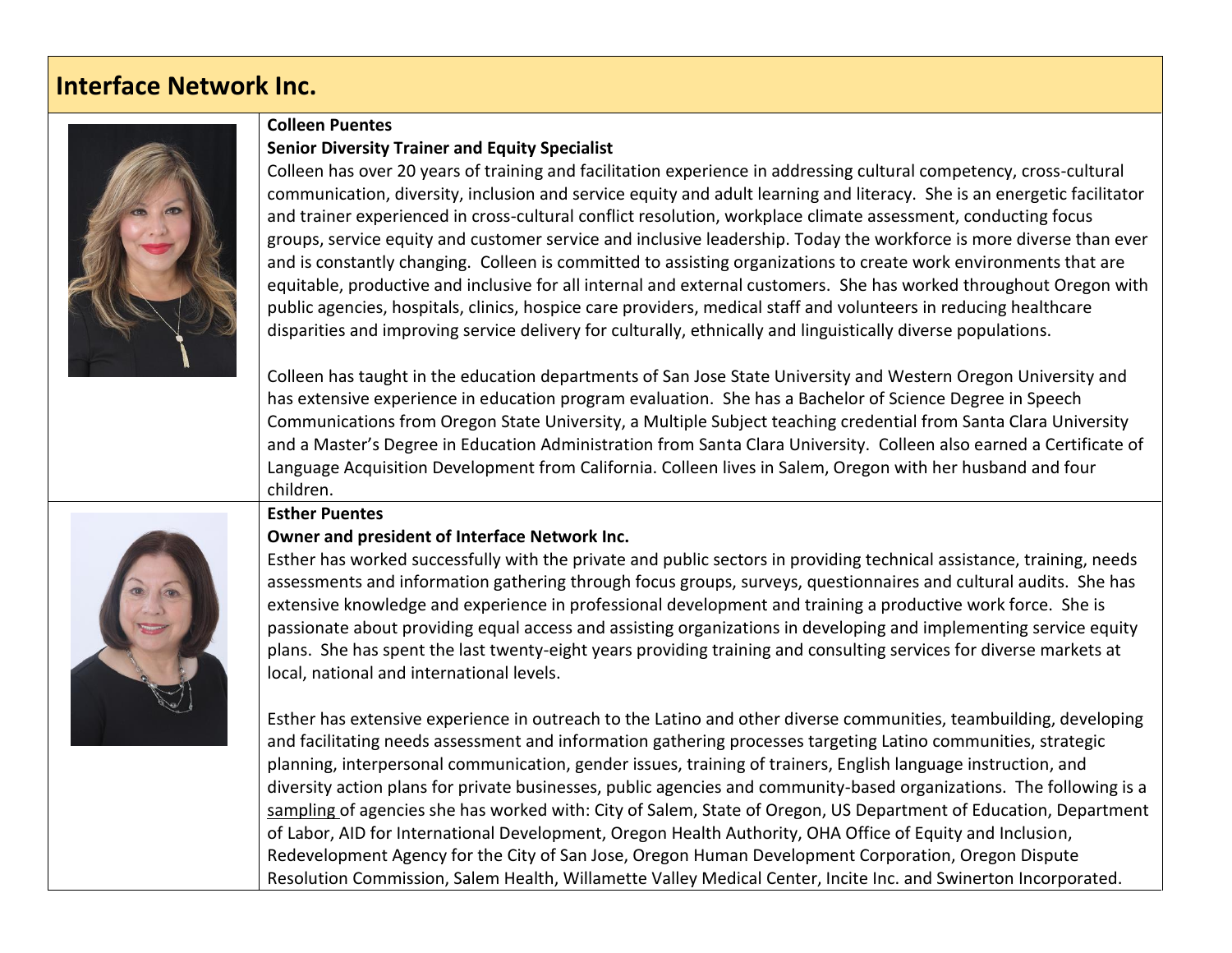| Esther has a Bachelor of Arts Degree in Liberal Arts/Education from San Jose State University in California, and a<br>Master's Degree in Bicultural Education from San Jose State University. She also holds a teaching credential from<br>the state of California. She is a former Board of Director for the Oregon Higher Education Board and the Chairperson<br>of the Oregon Youth Authority Hispanic Advisory Council. She is currently a board member of the Marion Polk Food<br>Share. Esther lives in Salem, Oregon with her husband.<br><b>Marin Arreola</b><br>Owner and president of Advanced Economic Solutions Inc.<br>Marin has over 20 years of experience developing and implementing economic, business, health and workforce<br>development programs to better serve culturally and socially diverse communities throughout Oregon and<br>California. Marin has worked with the Oregon Health Authority, Salem Health, Willamette Valley Medical Center,<br>Oregon Business Development Department, Department of Human Services and the Governor's Office of Business<br>and Equity to name a few. Marin is energetic and passionate about developing and implementing culturally and<br>linguistically appropriate health care programs that lower disparities in healthcare in diverse communities. He<br>implemented an evaluation model known as "Social Return on Investment" to effectively measure the success of<br>health, economic and workforce development programs that focused on diverse communities. Additionally, Marin<br>has served on many commissions and boards that seek to better serve culturally and socially diverse communities in<br>Oregon and California. Marin majored in Political Science at California Polytechnic State University with a minor in<br>International Affairs. He has an Entrepreneurship Development Management Certificate from Silicon Valley<br>Economic Development Corporation and an Economic Development Planning Certificate from International<br>Economic Development Council. Marin is a current board member of the Friends of Pimpollo, Garten Services and<br>the Salem Area Chamber of Commerce as well as a member of Mayor Ana Peterson's International Council. Marin<br>Arreola has been married for 19 years, has four children and resides in Salem. |  |
|-------------------------------------------------------------------------------------------------------------------------------------------------------------------------------------------------------------------------------------------------------------------------------------------------------------------------------------------------------------------------------------------------------------------------------------------------------------------------------------------------------------------------------------------------------------------------------------------------------------------------------------------------------------------------------------------------------------------------------------------------------------------------------------------------------------------------------------------------------------------------------------------------------------------------------------------------------------------------------------------------------------------------------------------------------------------------------------------------------------------------------------------------------------------------------------------------------------------------------------------------------------------------------------------------------------------------------------------------------------------------------------------------------------------------------------------------------------------------------------------------------------------------------------------------------------------------------------------------------------------------------------------------------------------------------------------------------------------------------------------------------------------------------------------------------------------------------------------------------------------------------------------------------------------------------------------------------------------------------------------------------------------------------------------------------------------------------------------------------------------------------------------------------------------------------------------------------------------------------------------------------------------------------------------------------------------------------------------------|--|
|                                                                                                                                                                                                                                                                                                                                                                                                                                                                                                                                                                                                                                                                                                                                                                                                                                                                                                                                                                                                                                                                                                                                                                                                                                                                                                                                                                                                                                                                                                                                                                                                                                                                                                                                                                                                                                                                                                                                                                                                                                                                                                                                                                                                                                                                                                                                                 |  |
|                                                                                                                                                                                                                                                                                                                                                                                                                                                                                                                                                                                                                                                                                                                                                                                                                                                                                                                                                                                                                                                                                                                                                                                                                                                                                                                                                                                                                                                                                                                                                                                                                                                                                                                                                                                                                                                                                                                                                                                                                                                                                                                                                                                                                                                                                                                                                 |  |
|                                                                                                                                                                                                                                                                                                                                                                                                                                                                                                                                                                                                                                                                                                                                                                                                                                                                                                                                                                                                                                                                                                                                                                                                                                                                                                                                                                                                                                                                                                                                                                                                                                                                                                                                                                                                                                                                                                                                                                                                                                                                                                                                                                                                                                                                                                                                                 |  |

## **John Lenssen and Associates, LLC**



#### **John Lenssen**

John Lenssen works with agencies, schools and organizations on issues of equity, leadership, culture, communication, conflict, bias, and organizational change. He is an adjunct faculty member at the University of Oregon, Portland State University, and Lewis and Clark College, teaching graduate courses in leadership, social justice, communication, health equity, violence prevention, conflict resolution, and cultural competency. He previously served as the Team Leader for the Access and Equity Team at the Oregon Department of Education where he also served as the state coordinator for the Safe and Drug-Free Schools and Communities Program. He has also served as an administrator with the Educational Opportunities Program at Oregon State University and the Office of Minority Affairs at the University of Washington. He is a former community college instructor and head start teacher. He currently serves as chair of the Oregon Leadership Network, is a Board Member for Sojourn Theatre, and is an advisor to the Salem Keizer Coalition for Equality. He consults and collaborates with Stir Fry Seminars in Berkeley, with Education and Training Consultants, Inc. in Oregon, and Workplace Solutions in New York.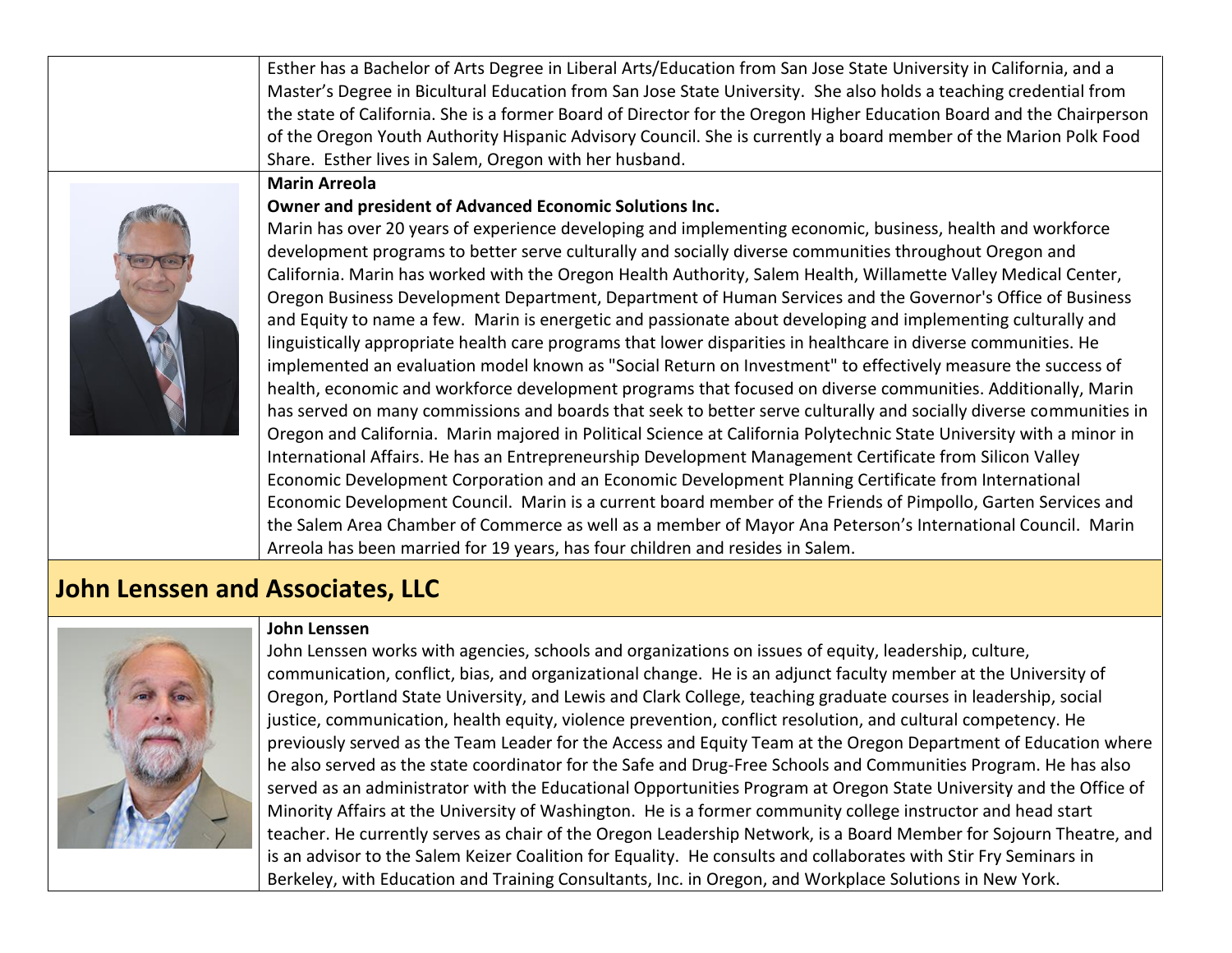## **Lutheran Community Services**



#### **Pierre Morin Clinical Director/Trainer**

Born in Switzerland, Dr. Morin was trained as a physician with specialty in tropical medicine, psychosocial and rehabilitation medicine in Europe. He later obtained a PhD in Interdisciplinary Studies, with a focus in Health Psychology. He has overseen many community health projects in Europe, Africa and the USA. He is trained in the Living Well with Chronic Conditions Model. For all his professional life he has been involved in community and minority physical and mental health. He is also trained as a mediator and group facilitator and has years of experience working with culturally diverse groups. Dr. Morin is multi-lingual and bi-cultural.



#### **Susanne Steinmann**

#### **Project Coordinator/Trainer**

Born in Switzerland, Susanne is bi-cultural and multilingual. She has over 20 years of experience teaching in crosscultural settings. She has a PhD in Geography, an MA in Teaching with ESL focus and in International Development. She has spent many years abroad in Africa, the Middle East and Europe engaging in community-based research and teaching, and offering participant-based consulting services and trainings with a range stakeholders including diverse refugee and immigrant groups, program staff, and policy makers in the wider community. In recent years, she has administered and managed numerous LCSNW programs serving refugees and immigrants in Portland. She Speaks English, Arabic, and German.

## **Mohammed Maraee**

**Project Assistant/Trainer**

Born in Iraq and spending many years in Jordan, Mohammed offers a wealth of experience with organization and system change. He is an expert in evaluating outcome data, creating system changes, quality assurance and management consultation, and organizational evaluation. Mohammed is multi-lingual.



#### **Assefash Melles**

#### **Trainer**

Born in Ethiopia, Assefash is a clinical counselor who partners with social service organizations to facilitate growth in individuals and groups by creating sustainable, culturally relevant service models which promote self-sufficiency in addressing physical, social and psychological wellness. Ms. Melles is multi-lingual.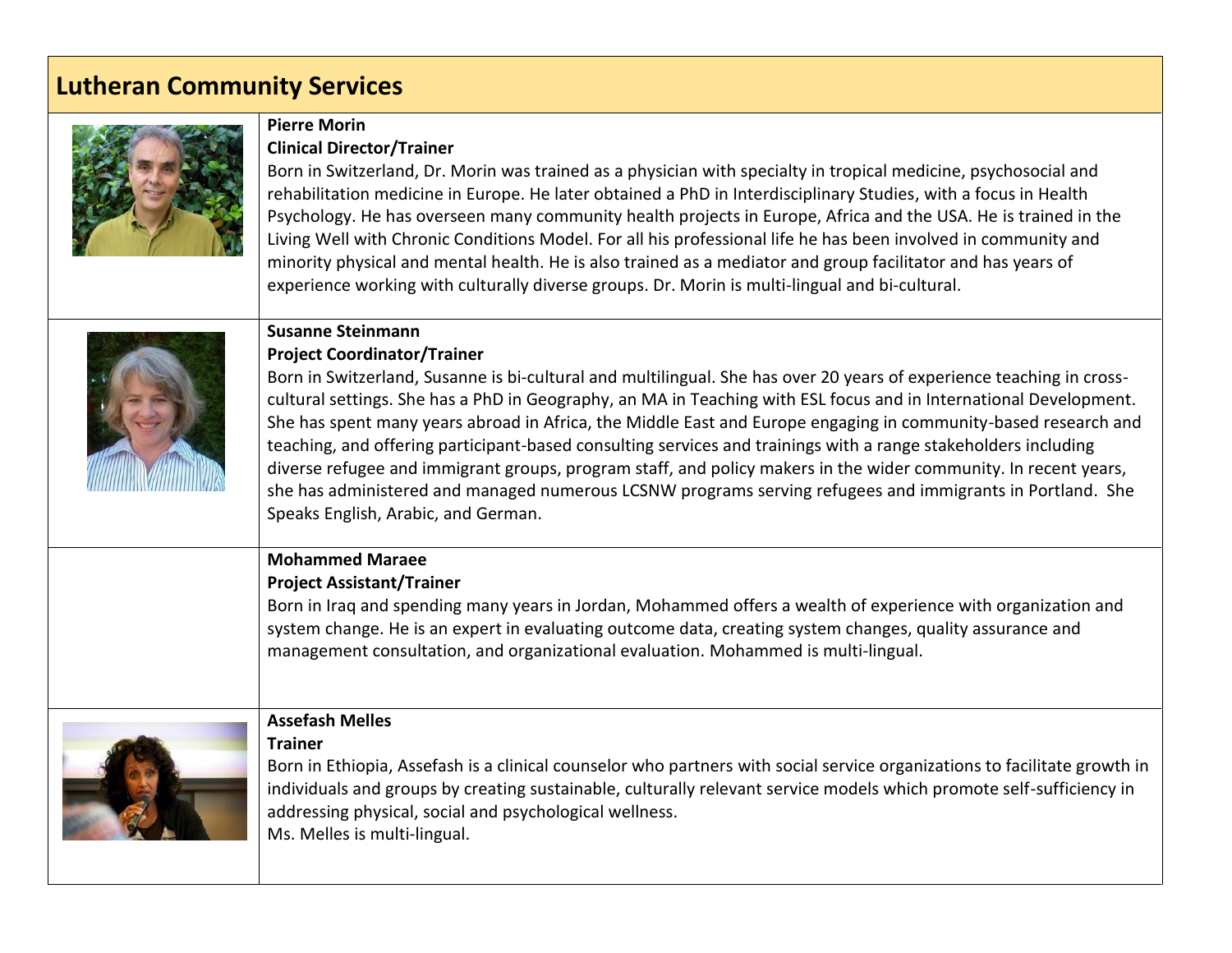

#### **Olga Parker Trainer**

Born in Russia, Olga Parker is a clinical counselor who is an expert in conducting ongoing outreach on available mental health services and other social services to members of Eastern European immigrant population. She also provides Gatekeeper training/education to members of local community that provide services to Eastern European immigrant populations. Olga is bi-lingual (English/Russian) and bi-cultural.



#### **Lul Abdulle Trainer**

Born in Somalia, Lul has over 14 years' experience in coordinating community based events and workshops, forming support groups and working to build strong communities within refugee and immigrant population groups. She is a professional translator/interpreter in social service, medical, legal and educational settings. Lul is also multilingual and speaks Somali, Somali Bantu, Arabic, Swahili and Italian.



#### **Sasha Verbillis-Kolp**

#### **Trainer**

Sasha is a clinical social worker with a focus on global mental health, international development and forced migration studies. Recently, she served as the evaluation coordinator for the Pathways to Wellness project where she helped develop the Refugee Health Screener-15 (RHS-15), a mental health screening tool used to detect trauma, depression and anxiety symptoms in refugees. She provides consultation and technical assistance to health sites implementing mental health screening for refugees. Currently, as a Program coordinator she focuses on communitylevel interventions for refugees that promote emotional health and well-being through alternative therapies. These include adjustment support groups, activities which incorporate traditional arts and urban agriculture and peers support services. As a clinician she provides culturally appropriate clinical assessment and treatment planning. She frequently lectures on refugee health disparities, cross-cultural treatment approaches and psycho-social interventions. She is chair of a Task Force for Refugee Emotional Health in the Portland area, and serves as an Oregon representative to the American Association of Refugee Health Coordinators- Refugee Emotional Wellness Work group.

## **Dalia Baaderani**

#### **Trainer**

Born in Lebanon, Dalia has served as a school counselor and mental health therapist in multiple settings. She is currently finishing a PhD. Her research interest focus on mental health as perceived by Muslim Americans, counseling issues among refugees in the U.S., Post-Traumatic Stress Disorder (PTSD) & Emotional Intelligence, prevention advocacy, and culturally adapted interventions. She speaks Arabic and English.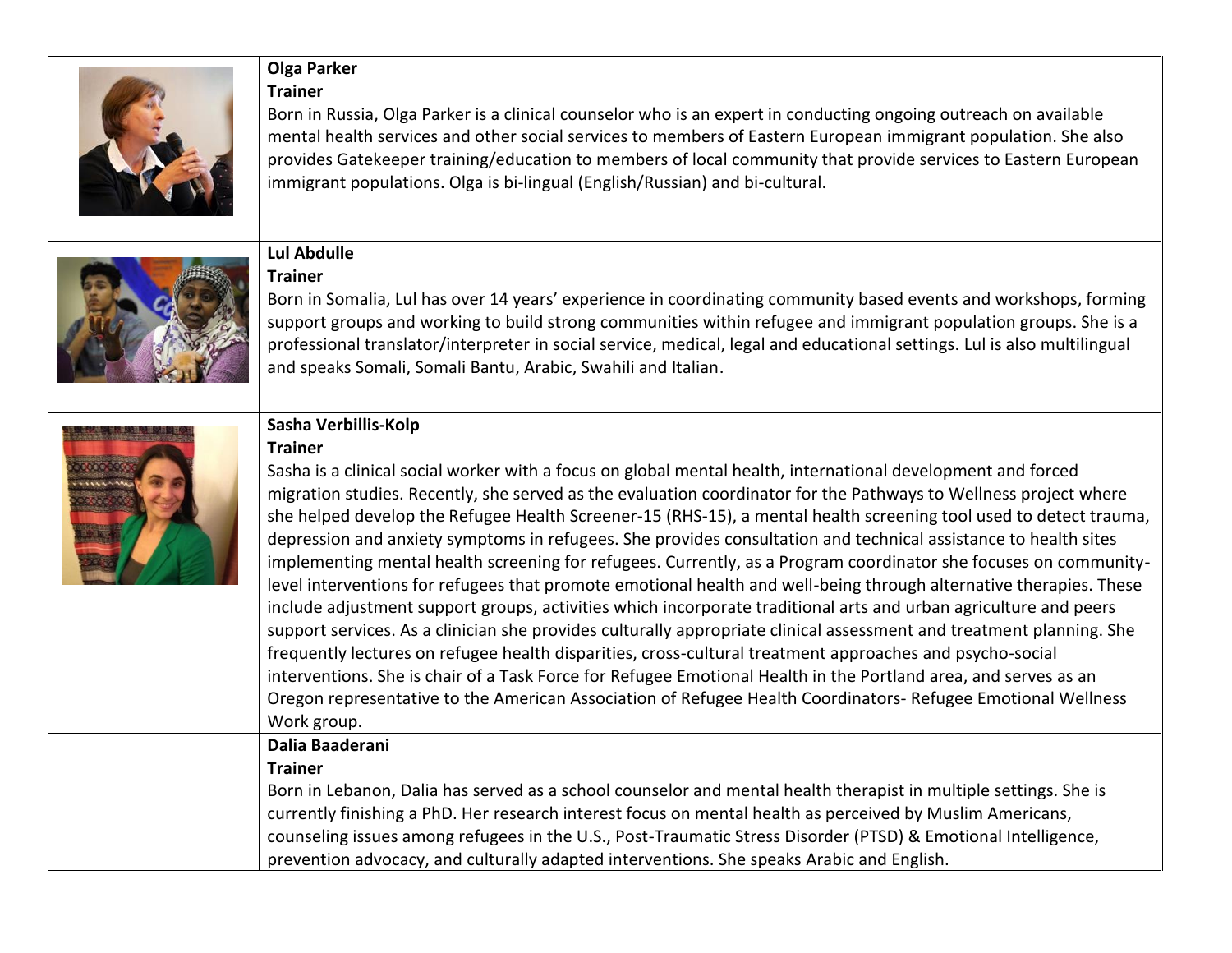| <b>David Ochan</b><br><b>Trainer</b><br>Born in Uganda and lived in Kenya, David serves as the Coordinator for the Minority Aids Initiative. He is an expert<br>cross-cultural communicator and has innate ability to connect across a range of individuals on difficult subjects. He<br>was well-known in Africa for his musical public health messages. He speaks 7 different languages.                                                                                                                                                                                                     |
|------------------------------------------------------------------------------------------------------------------------------------------------------------------------------------------------------------------------------------------------------------------------------------------------------------------------------------------------------------------------------------------------------------------------------------------------------------------------------------------------------------------------------------------------------------------------------------------------|
| <b>Raumene Rahatzad</b><br><b>Trainer</b><br>Born in the United States with Iranian parents, Raumene has had a lifelong interest in other cultures. He graduated<br>with honors in International/Intercultural Studies with a focus on the Middle East and later completed his Master's<br>Degree in Couples, Marriage and Family Counseling from Portland State University. He has spent significant time<br>abroad in Jordan and later as a Fulbright Scholar in Azerbaijan. He is often sought to provide training on working<br>with Muslim clients. He is bi-lingual in Farsi.            |
| <b>Massarra Eiwaz</b><br><b>Trainer</b><br>Born in Iraq and living Syria for five years, Massarra came to U.S. with her family in 2008. She has several years of<br>experience in medical research as well as working with refugees and immigrants to promote well-being. Massarra<br>obtained her B.S. in Psychology at Lewis & Clark College. Today, she is a Case Manager for the Pathways to Wellness<br>program. She is bi-lingual in English and Arabic.                                                                                                                                 |
| Daya Shakya<br><b>Trainer</b><br>Born in Nepal, Daya has a wide breadth of experience working as an Education Specialist with the School Advocacy<br>for Refugee Newcomers program as well as working as a Peer Mentor with the Pathways to Wellness program. Daya<br>has a degree in Linguistics from the University of Oregon. He has provided healthcare and social service<br>interpretation for the Bhutanese community since 2008. He speaks English, Neplai, Newah, Hindi, and Tibetan.                                                                                                 |
| <b>Aline Ndemeye, Trainer</b><br>Born in Rwanda and moving to the U.S. twelve years ago, Aline has become an expert at working across cultures.<br>She works as the Case Manager for the Intensive Case Management program under Refugee Reception and<br>Placement. Aline has a degree Community Health from Portland State University. She has many years of experience<br>advocating for minority and refugee women's health and serving as a facilitator with the African Women's Coalition.<br>Aline speaks five different languages - French, Spanish, Swahili, Kinyarwanda and English. |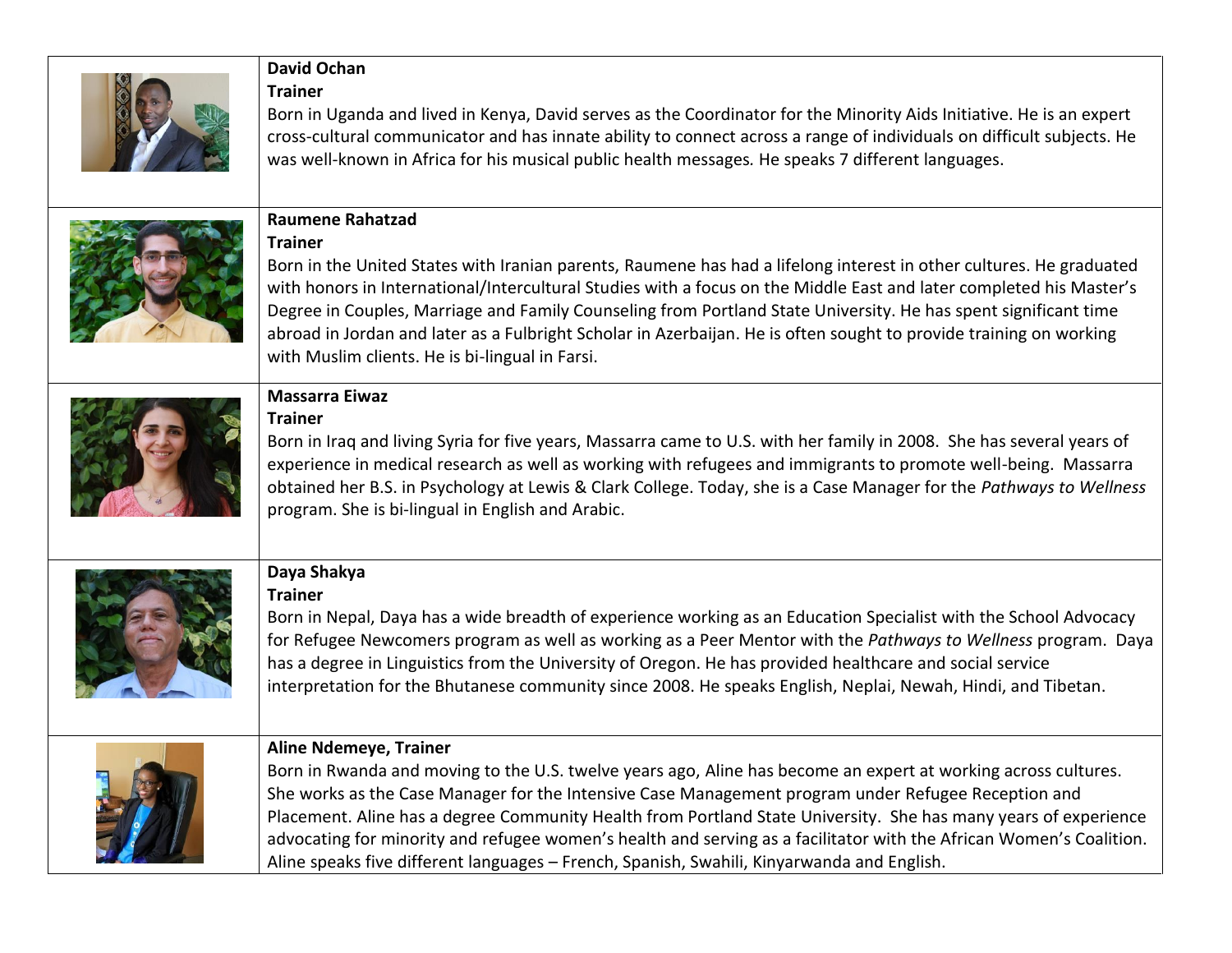## **Oregon Public Health Institute (OPHI)**



#### **Liz Baxter, MPH Executive Director**

Liz has more than three decades of experience in health and health policy, and has been influential in reframing Oregon's policy debate to emphasize health rather than simply medical care. She brings extensive experience leading cross-system collaborations (with internal and external partners) to improve health outcomes for community members with chronic health conditions, focusing on patient experience of care and strategic initiatives to improve care to community members.

Liz has led innovative projects to improve care and services, as well as national research and demonstration projects to improve outcomes for at risk patients and community members. Liz is a trained facilitator. Though not a clinician, Liz is respected by medical leaders across Oregon and the nation for her ability to bridge the language of health, health care and public health. She has led work supporting development of the Community Advisory Councils throughout Oregon. Liz received her Master's in Public Health from Portland State University, where she has also taught courses on federal and state health reform. She also currently sits on the boards of Mackenzie River Gathering Foundation and Oregon Health Decisions.

#### **Steve White, MURP**

#### **Healthy Community Planning and Health Impact Assessment**

Steve White, MURP, is a project manager for OPHI's Health Impact Assessment (HIA) and Healthy Community Planning initiatives. His work focuses on assessing and improving the connection between the built environment and health through the use evidence-based strategies for educating and working with diverse stakeholders to include public health into decision-making processes. Steve has completed multiple HIAs on plans and projects in the housing, land use and transportation sectors, and has conducted research on active transportation, housing and food access issues. Steve also provides training and technical assistance nationally.

Steve received his Masters in Urban and Regional Planning from the Nohad A. Toulan School of Urban Studies and Planning at Portland State University, and has received facilitation training through the Institute of Cultural Affairs' Technology of Participation program. Prior to joining OPHI, Steve worked on a GIS project to assess and improve food access in Portland and conducted research on active transportation behavior and Safe Routes to School programs.

Steve is adept at explaining key public health concepts and strategies to people in different sectors, as well as helping public health practitioners understand concepts, policies and practices related to the built environment.

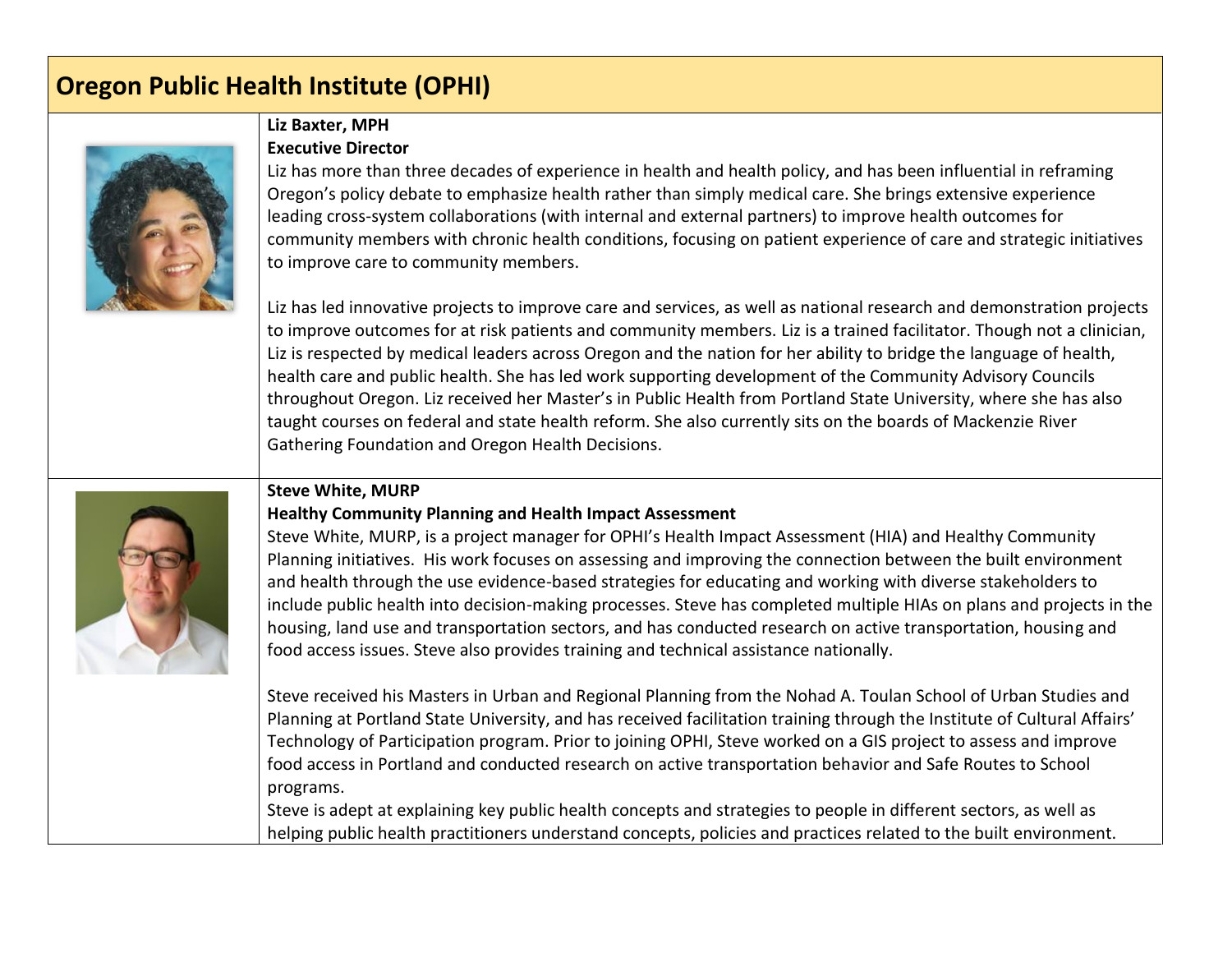

#### **Dawn Robbins Worksite Wellness**

#### Dawn has worked for more than 20 years in health and communications. Through the Wellness@Work movement, Dawn works with a wide array of partners to create a culture of health in all worksites, both public and private. A journalist by training, Dawn has written articles and several toolkits, including the Wellness@Work toolkit. Prior to coming to OPHI in 2012, Dawn worked on several public health initiatives. In 2002, she founded the nationally recognized initiative: Make It Your Business: Insure a Tobacco-Free Workforce. In 2007, a toolkit she developed supported the creation of tobacco-free living in psychiatric facilities across the nation. Since then, her work has focused on creating a culture of health in worksites of all sizes and types.

#### **Steffeni Mendoza Gray,**



#### **City Engagement and Partnerships Manager**

Steffeni manages the HEAL Cities Campaign. She has over 25 years of professional experience in executive non-profit management positions and government relations for local government with a focus on social justice and equity. She has worked with elected officials, business leaders, non-profit organizations and key stakeholders in cities, counties, and tribes throughout Oregon to adopt and implement culturally-appropriate policies that improve education, workforce development, economic development opportunities, and health equity for underserved communities.

Steffeni has served, and continues to serve, on numerous public and private sector policy advisory committees and task forces, particularly in the areas of work/family issues, community development, economic development, urban design and planning, civic engagement, business development, education and public health advocacy. Steffeni has a Bachelor's degree in Architecture from the University of Oregon. The Oregon Business Magazine selected her as one of Oregon's Top 50 Business Leaders in 2004. She is also a Senior Fellow of the American Leadership Forum of Oregon.

#### **Emily Henke, Policy Manager**



Emily joined OPHI as in 2014, after completing her Master of Public Health at Portland State University with a focus on health management and policy. Emily began her public health work in 2010 as an outreach worker for the Oregon Healthy Kids program, an experience that motivated her to broaden her health policy knowledge and develop program planning skills in order to increase access to better health for all Oregonians. At OPHI, Emily's work focuses on the intersection of healthcare and public health and the transformation of the healthcare system. She works on several projects, including the Consumer Confidence Project, the Oregon Healthiest State Initiative, and OPHI's health impact assessment work. She is passionate about system change and improvement, and about listening to community and consumer voices as Oregon transforms its health system.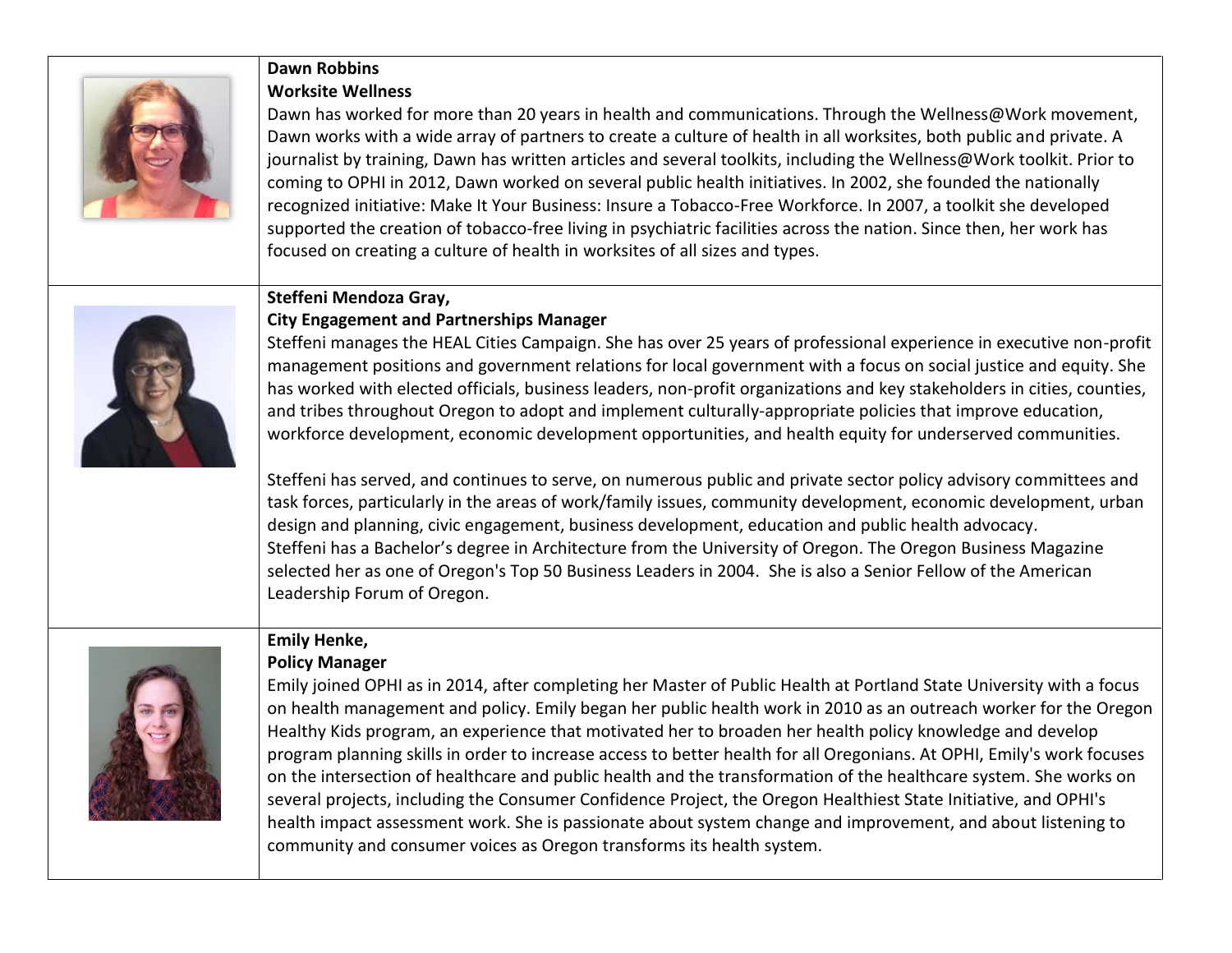

#### **Karli Thorstenson, MPH Program Coordinator**

Karli has over seven years of experience working in policy, systems, and environmental change to improve community health. She works to utilize new and traditional media to engage the public to think differently about health and adopt individual and environmental changes to improve healthy eating and active living. Karli works on several OPHI projects including HIAs, healthy community planning, the HEAL Cities Campaign, and the Wellness@Work movement. She has managed community meetings gathering input on the immunizations and how local health districts can identify new revenue streams to support their work as more people across the state gain insurance coverage. Karli also leads OPHI's communications efforts, which includes translating policy jargon into language that professionals and lay community members can understand. Karli received her Master's in Public Health at the University of Arizona with an emphasis in Health Promotion.

# pdx.org

**Zeenia Junkeer, ND Maternal and Child Health**

Zeenia has more than six years of experience working with diverse populations in clinical and community settings, including international work focused on improving health outcomes for women, children, and families while supporting local capacities in the areas of food security, education, and community health work. Her training as a Naturopathic physician is the foundation for her passion for whole food nutrition, preventive programs and practices, and culturally appropriate work within communities disproportionately affected by poverty, marginalization, and oppression. As the Maternal and Child Health project lead, Zeenia facilitates the Right from the Start Coalition, which works to bring together key partners in child care, public health, research, and advocacy to collaboratively identify and implement effective strategies for promoting healthy weight in child care settings. A focus of this work is to engage and outreach to diverse populations of providers so all children can have access to the resources, knowledge, and programs offered at the state and local levels.



## **Edna Nyamu, CHW**

#### **ORCHWA Coordinator**

Edna is the Coordinator for Oregon Community Health Workers Association (ORCHWA). Edna received her Bachelor of Science in Health Care Administration from Concordia University in Portland Oregon. Edna is a certified Community Health Worker and also a certified Child Development Associate (CDA) and has worked extensively with children as a teacher aide at Crossroads Christian School in Portland. She is an active volunteer at Tuality Community Hospital helping patients in the admission and dismissal department. Edna speaks three languages, English, Maasai, and Swahili; in-addition, she does Swahili language interpretation. Edna clearly understands other cultures and has been working closely with immigrant, refugees, and people of color. Edna is also a member for the Commission for Traditional Health workers (THWs) in Oregon.